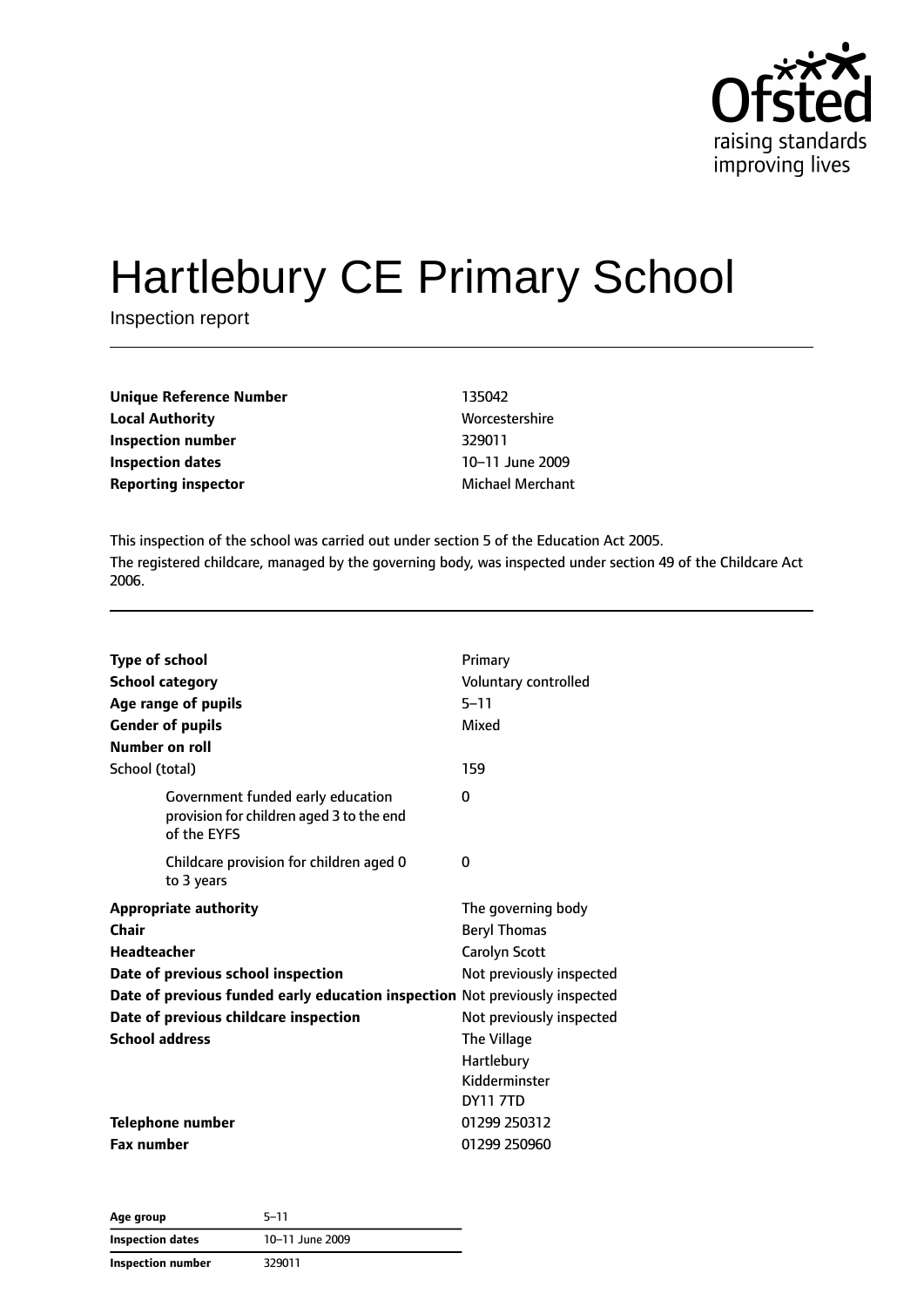.

<sup>©</sup> Crown copyright 2009

Website: www.ofsted.gov.uk

This document may be reproduced in whole or in part for non-commercial educational purposes, provided that the information quoted is reproduced without adaptation and the source and date of publication are stated.

Further copies of this report are obtainable from the school. Under the Education Act 2005, the school must provide a copy of this report free of charge to certain categories of people. A charge not exceeding the full cost of reproduction may be made for any other copies supplied.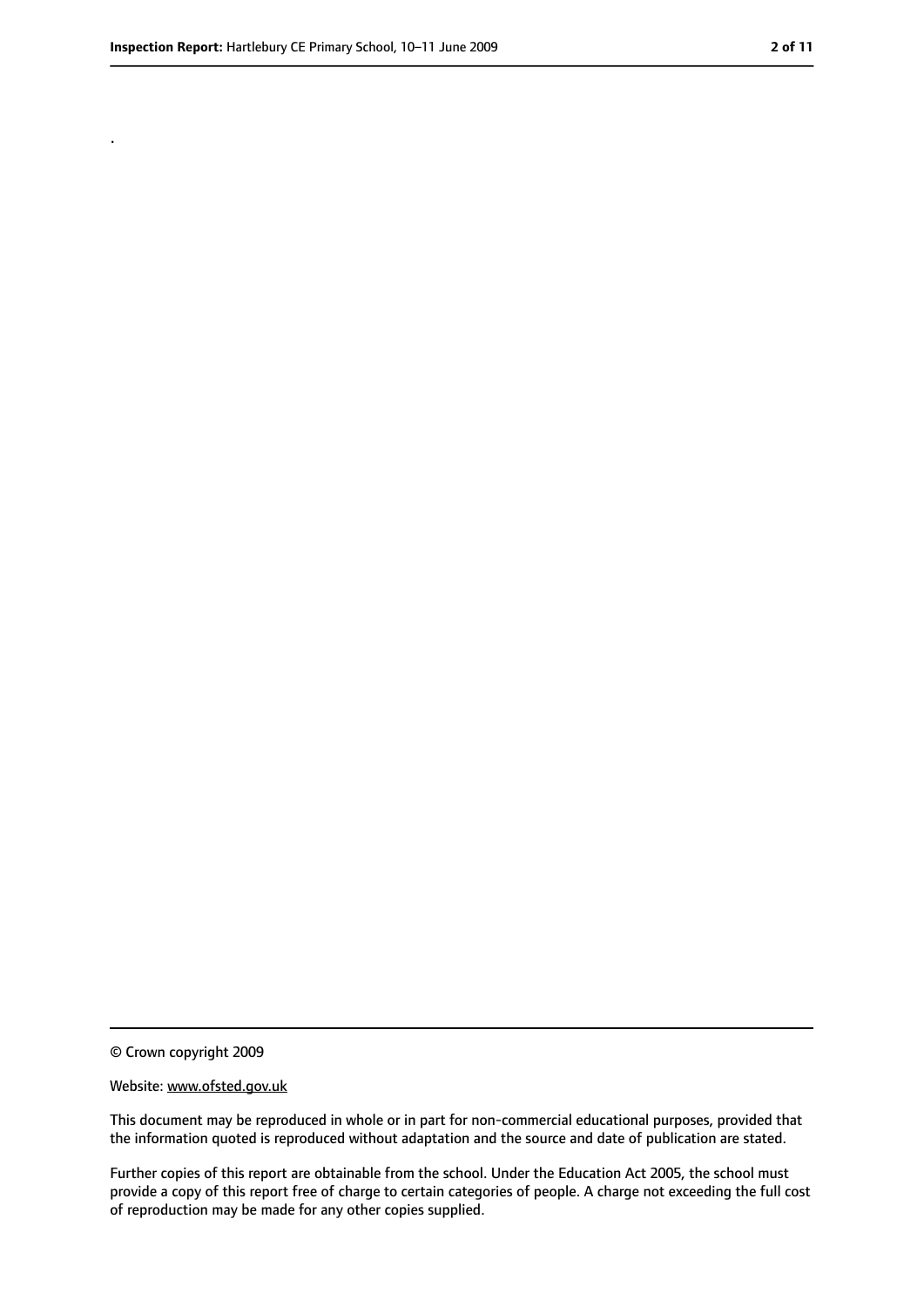# **Introduction**

The inspection was carried out by two additional inspectors.

## **Description of the school**

The school is smaller in size than most other primary schools but has grown considerably in the last year. Nearly all pupils are of White British background. The proportion of pupils identified as having learning difficulties and/or disabilities is much higher than that seen nationally and the proportion of pupils with a statement of special educational need is very high.

The school opened in September 2007 as part of school reorganisation in this part of Worcestershire. A new headteacher and deputy headteacher were appointed at this time. There is a privately managed pre-school on site, which is inspected separately and receives a separate report.

#### **Key for inspection grades**

| Grade 1 | Outstanding  |
|---------|--------------|
| Grade 2 | Good         |
| Grade 3 | Satisfactory |
| Grade 4 | Inadequate   |
|         |              |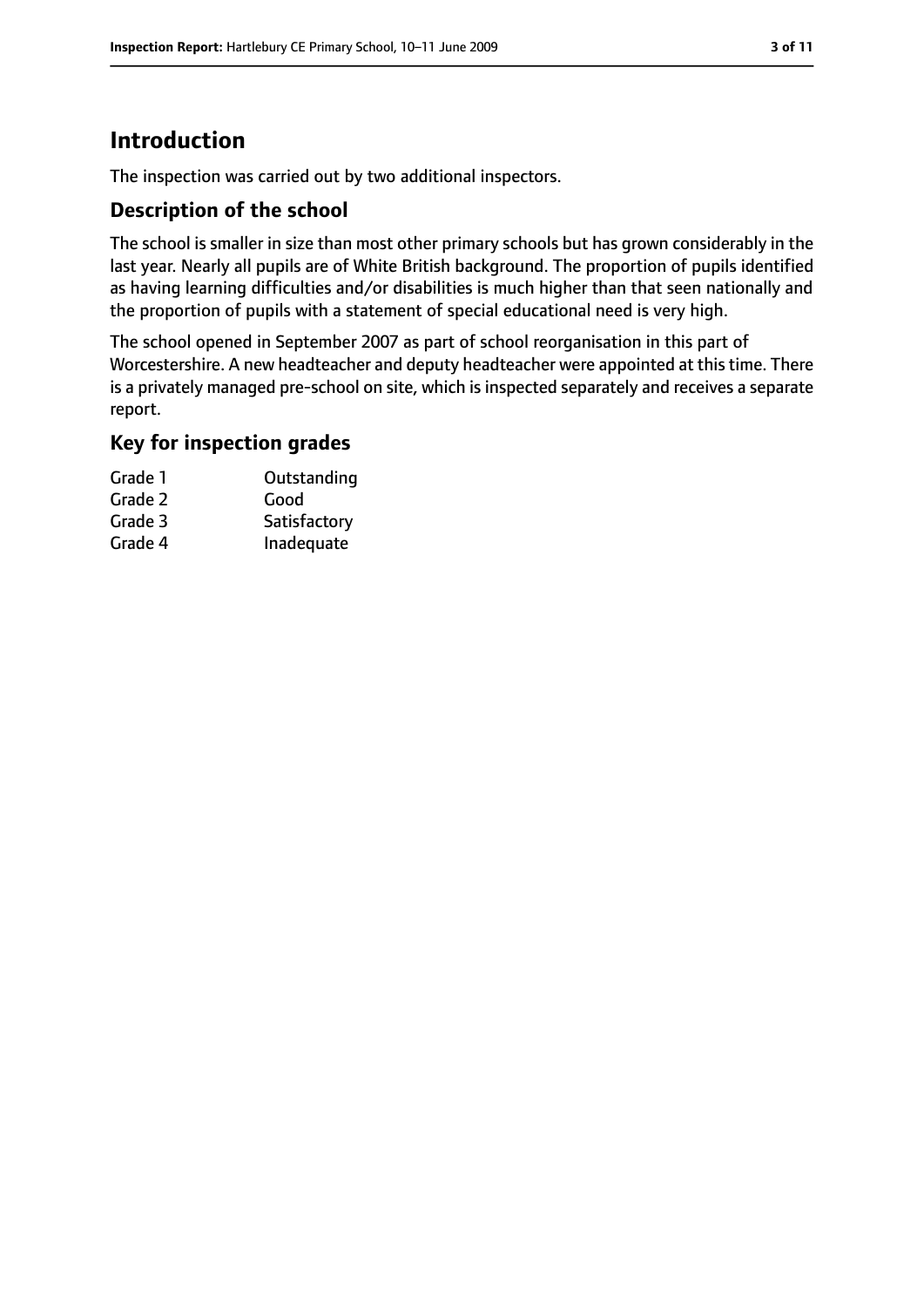# **Overall effectiveness of the school**

#### **Grade: 2**

Hartlebury Church of England Primary is a good school. It israpidly moving in the right direction under the clear-sighted leadership of its headteacher. She has created in this new school a shared ethos for learning based firmly on the school's Christian values. Pupils are right to be proud of their school. They confirm that they are very happy and well cared for, with one pupil summing things up by saying, 'We are all one family here.' The overwhelming majority of parents have great confidence in the school and its headteacher. One parent spoke for many when saying, 'Hartlebury Primary School has been transformed by the headteacher and her inspiring teachers ... my children are thriving and love going to school.'

In the short time that she has been in post, the headteacher, with strong support from her deputy, has put in place several highly effective measures that have improved standards, raised achievement and improved behaviour and attendance. When children start in the Early Years Foundation Stage, their skills and abilities are broadly at those levels expected of their age. They make good progress because there is a very strong focus on developing children's social skills and their ability to communicate with each other. This good progress continues as pupils move through the school, and currently standards in both Key Stages are above average. Progress in English, however, is slower than in mathematics and science. This is because many pupils find higher level writing skills difficult. They need considerable time and support to explain orally how they reason, deduce and infer things from texts. This is a barrier to even more gaining high levels in their work.

Teaching is good. Teachers have very good subject knowledge, give clear explanations and plan their lessons well to meet the needs of the mixed-age classes. They use questioning in lessons skilfully to promote learning, to analyse and improve pupils' performance, and to set challenging targets for individuals. Teachers and support staff work very effectively together to meet pupils' specific needs. Learning is occasionally slowed when teachers do not plan well enough to meet the range of needs in their classes. Consequently, in a few lessons, pupils are not challenged as much as they should be.

Pupils achieve well not just because teaching and learning are good, but also because they are encouraged to see their potential and are given the self-confidence to work hard and aim high. Consequently, pupils' personal development is good, especially their spiritual, social and moral development. Very good relationships and rigorous care, guidance and support result in happy learners. Teachers mark books carefully and regularly. Pupils come to school ready to learn and are eager to contribute to lessons. The attendance rate of nearly 97% reflects pupils' strong enjoyment of school. There have been no exclusions in the last year, which supports inspectors' observations of good behaviour. Lessons are rarely disrupted and can be conducted at a good pace and in a positive climate. Pupils feel very safe and report that incidents of bullying are almost totally absent. Pupils take part in an extensive range of sports and are good at adopting healthy lifestyles. A carefully planned and varied curriculum inspires pupils to work hard and gain a wide range of skills.

Consequently, pupils are well prepared for the next steps in their education and beyond. Although pupils from all backgrounds work and play together well, their awareness of different cultures in the diverse society in which we live is less well developed than it should be. This is because the school has not fully evaluated how well it meets its requirements to promote community cohesion.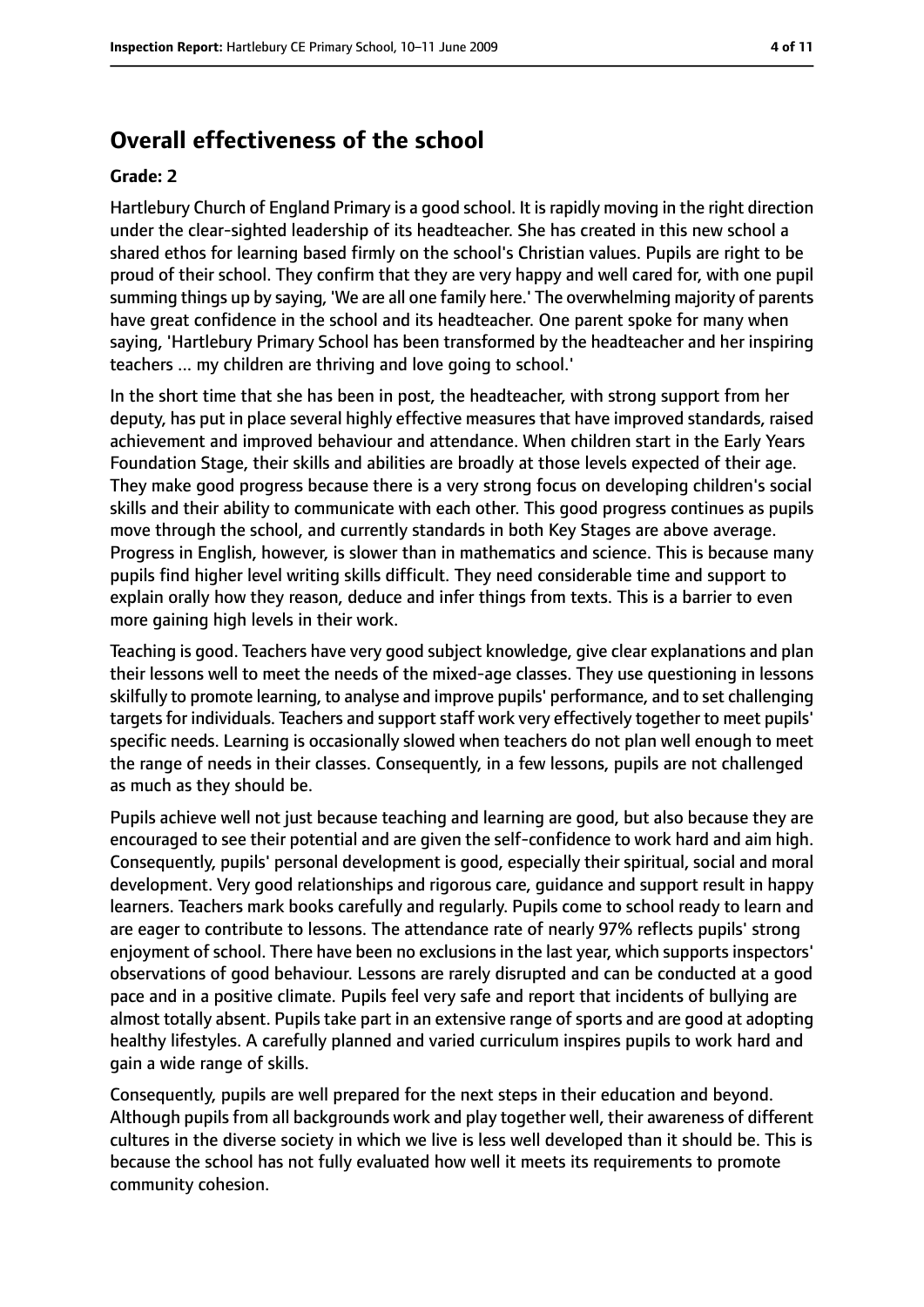Governors hold the school to account well for its work. The school uses its resources and accommodation imaginatively and efficiently and offers good value for money. The school monitors its work well and so knows exactly what to do further on its journey to excellence. This, together with rising standards and achievement over the two years of the school's life, means the capacity to further improve is good.

## **Effectiveness of the Early Years Foundation Stage**

#### **Grade: 2**

Good provision for the Reception class enables children to achieve well and develop good independence. Children love coming to school and parents are very appreciative of the good start that their children receive. Staff have created a safe, attractive environment in which the needs of all children are well met. Teaching is good. Children make good progress because a team of well-qualified adults support the children skilfully by asking focused questions to develop their understanding. There is a good balance of activities led by adults and those from which children can choose. Children are developing good social skills because they are making choices and fostering independence through working with others. All adults make observations of children and assess their learning so that next steps are sharply focused. By the end of the Reception Year, standards in most areas are above those expected for their age. The leader of the Early Years Foundation Stage provides good leadership to her team. She has a very secure understanding of the Early Years Foundation Stage curriculum and constantly reviews her practice to ensure that all children receive high quality care and support. Staff make very good use of the facilities that they have but are hampered from extending learning in the outside area. This is because there are insufficient high quality outdoor resources for the children to improve their climbing, clambering and physical skills.

# **What the school should do to improve further**

- Build on current planning to raise standards and achievement in English by providing more opportunities for pupils to develop higher level skills in reading, writing and speaking.
- Ensure that teachers in all classes plan work carefully in all lessons to match pupils' abilities and their specific needs.
- Provide greater opportunities for pupils to develop their understanding and awareness of people from different backgrounds.

# **Achievement and standards**

#### **Grade: 2**

Results in National Curriculum tests in 2008 showed that standards overall were broadly average and there was little difference between the various groups of learners. Pupils' work seen by inspectors, classroom observations of pupils' work and optional, nationally verified, tests carried out by the school confirm standards are above average overall in both key stages. Secure and consistently implemented systemsfor checking the progressthat pupils make and taking action to give support to pupils when needed have resulted in good progress for pupils throughout the school. The great majority of pupils are making well in excess of the expected progress of two National Curriculum sub-levels per year and are achieving well. The major factor holding some pupils' achievement down is the difficulty they have in explaining their ideas when they have read a text, which in turn inhibits their ability to write well. There is very little difference in the progress made by the various groups of pupils in the school. This is because the school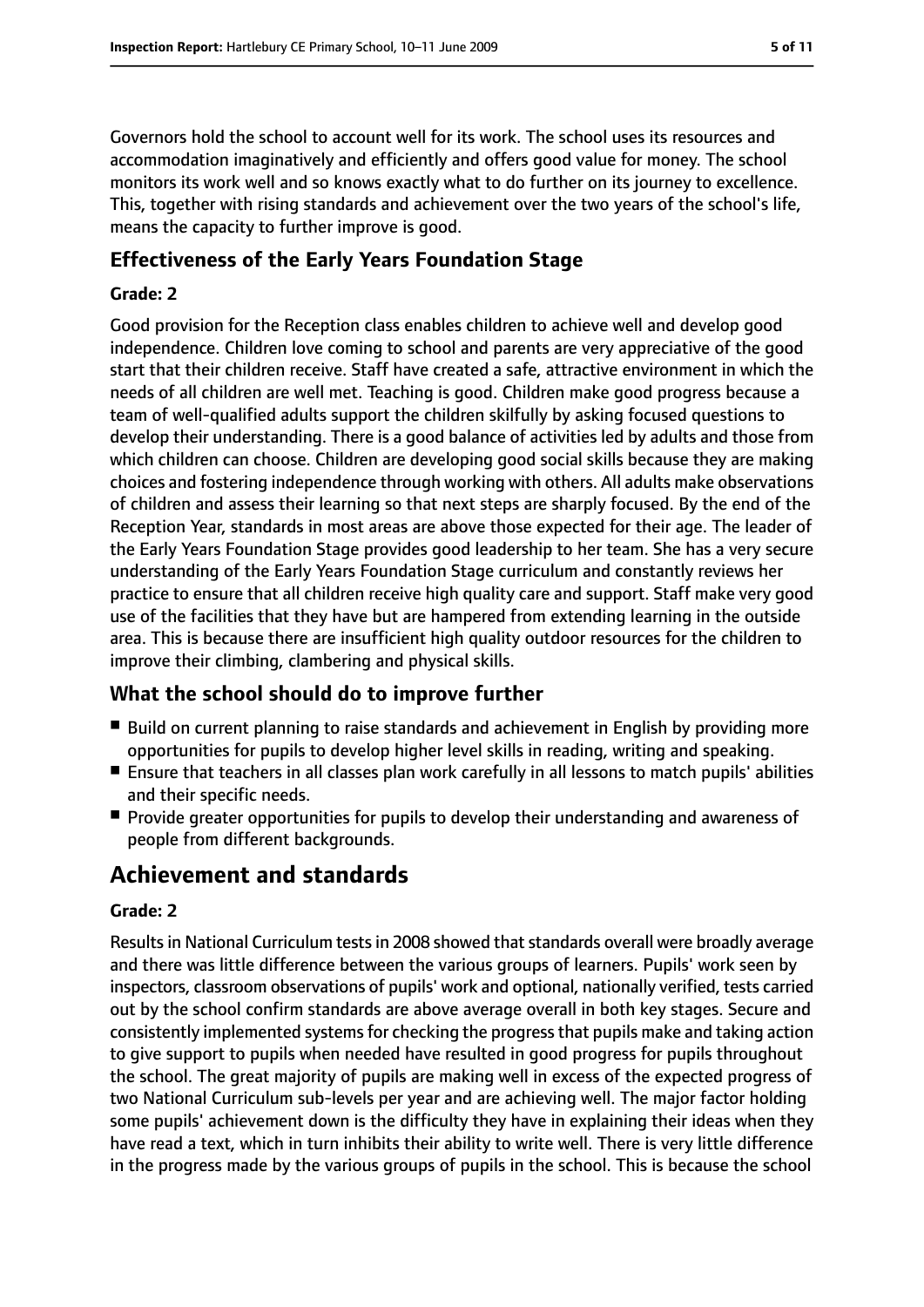works effectively to support pupils with learning difficulties and/or disabilities and those who enter the school with particularly low levels of attainment.

# **Personal development and well-being**

#### **Grade: 2**

Pupils enjoy school and are excited by all that it has to offer. This is reflected in their keen enjoyment of learning, good attendance, and their enthusiastic involvement in a wide range of activities. They have a well-developed understanding of right and wrong and learn to appreciate and enjoy the wonders of life around them. Consequently, by Year 6, pupils are mature, considerate, self-assured, and responsible young people. Pupils report an absence of bullying and racism and relish their involvement in many cultural activities. The focus on social skills starts well in the Reception class where children learn how to concentrate, listen, explore new things and work and play successfully with others. The school, through strong links with the local church and involvement in community projects such as local history workshops, helps to develop pupils' clear understanding of their local community and their good contribution to it. Their contribution to and involvement in the life of their wider community, however, is more limited and many pupils have too little awareness of the multicultural society in which we live.

# **Quality of provision**

## **Teaching and learning**

#### **Grade: 2**

Teaching and learning are good. Lessons are characterised by good relationships underpinned by mutual respect, humour and warmth. In most lessons, pupils experience a range of approaches and this helps to sustain their interest, so that they quickly acquire new knowledge and skills.

Sustained challenge and high expectations enable pupils to achieve well over time. Teaching assistants are effective in their work. Pupils are very clear about subject targets and teachers support pupils well to reach their goals and this is an important reason why standards are rising. As one pupil said, 'We all know exactly where we are and how we are doing.' In a minority of lessons, teachers do not plan adequately for the range of abilities in the class or build on pupils' prior knowledge, with the result that a minority of pupils are either not challenged enough or struggle to comprehend.

## **Curriculum and other activities**

#### **Grade: 2**

The carefully planned curriculum contributes strongly to pupils' learning. The school ensures that learning is meaningful because it carefully plans themes with clear links between subjects. Provision for information and communication technology across subjects is good and makes a strong contribution to pupils' good achievement. The curriculum positively supports pupils' personal development through effective personal, social, and health education, and imaginative and thought-provoking assemblies. There is an excellent focus on using visits to widen pupils' life experiences. The school provides pupils with a wide variety of sporting activities as part of the school day. These, together with well-supported creative and educational activities outside the normal school day, make a valuable contribution to pupils' learning, their levels of enjoyment and their personal development. However, there are too few planned opportunities for pupils to develop their writing skills across all subjects.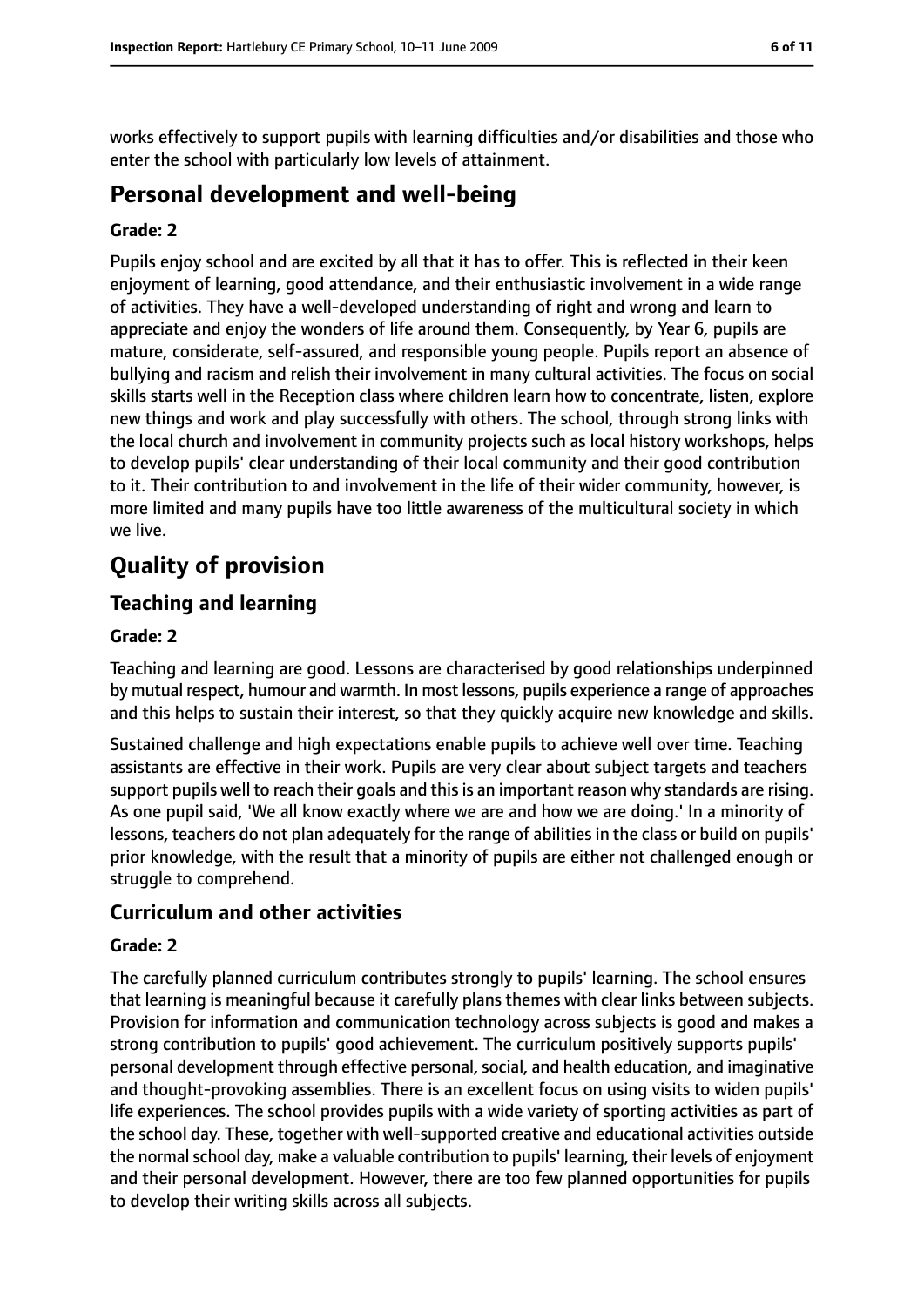## **Care, guidance and support**

#### **Grade: 2**

Child protection procedures are secure and sensitive. Behaviour management systems are seen by pupils as fair and applied consistently. Staff know the pupils very well and make effective use of assessment information to track and check pupils' progress, so that extra support can be provided if pupils need it. The needs of pupils with learning difficulties and/or disabilities are carefully identified and their individual learning plans are effectively based upon these, to ensure that they are given good support. As a result, pupils are very clear about what they need to do to improve their work. Pupils in Years 5 and 6 are set clear learning targets in English and mathematics, which they confirm are helping them to improve. This effective use of targets to raise standards is now extending to other years and subjects.

# **Leadership and management**

#### **Grade: 2**

Good leadership and management are at the heart of the school's success. The headteacher works tenaciously to improve pupils' educational opportunities. She communicates her high expectations persuasively to staff so that all have a shared sense of direction and feel part of a successful team. Leaders check the school's performance rigorously.

They are quick to recognise and praise the good work of staff and pupils, and are alert to situations where people need more advice and guidance. Because staff benefit from supportive feedback, a climate has been created where everyone is trying hard to make the school even better.

Consequently, teamwork is strong, staff morale is high and pupils' progress accelerating. School governance is good. The governors are committed and astute and fulfil their roles well. The school improvement plan is comprehensive and shows clearly how improving the effectiveness of leadership and teaching and learning is at the heart of all it does. The school has an accurate view of its work. However, because of the limited extent to which pupils are encouraged to become involved in the wider community and with others from different ethnic groups and cultures, community cohesion is not well enough developed and is no more than satisfactory.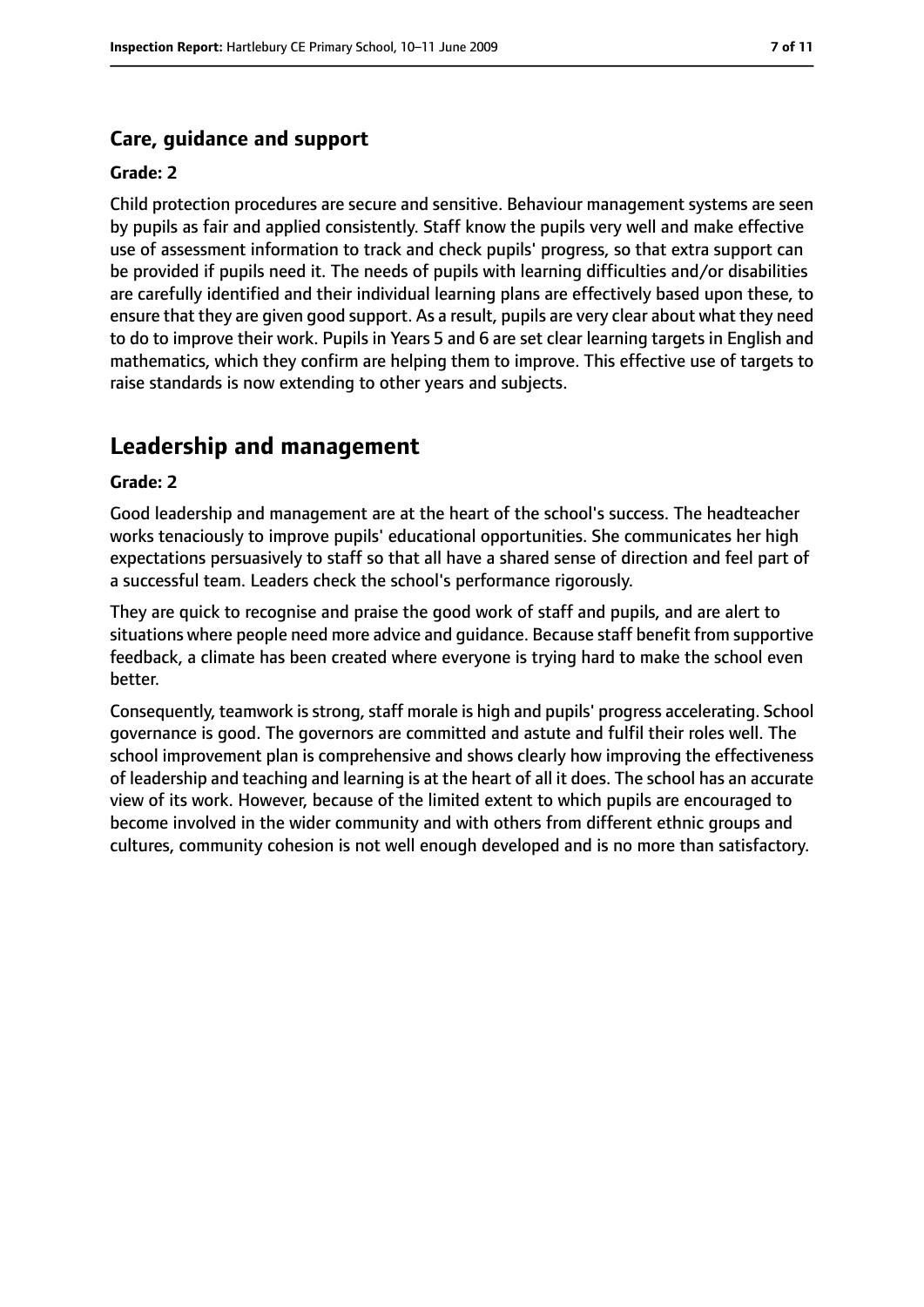**Any complaints about the inspection or the report should be made following the procedures set out in the guidance 'Complaints about school inspection', which is available from Ofsted's website: www.ofsted.gov.uk.**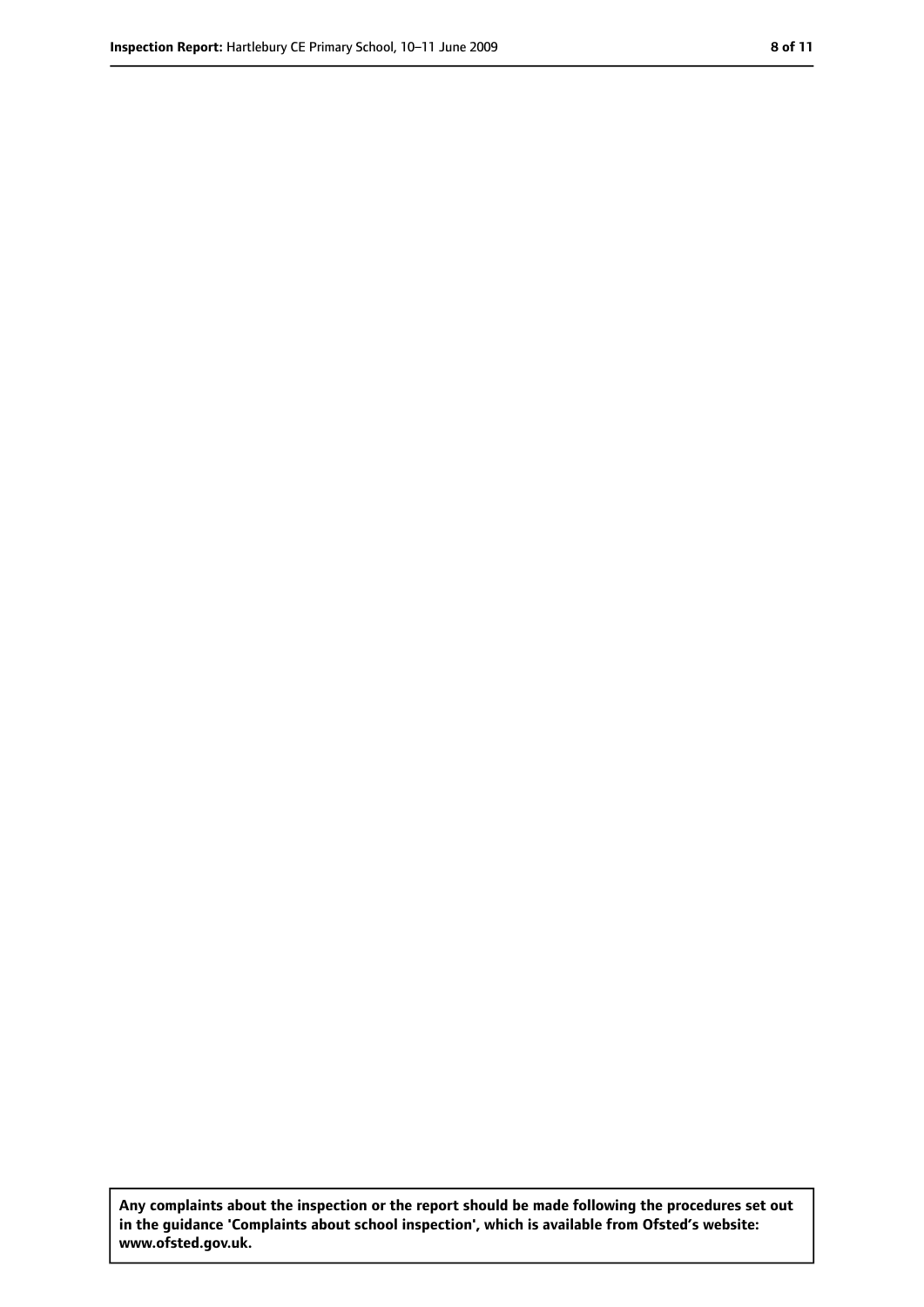# **Inspection judgements**

| Key to judgements: grade 1 is outstanding, grade 2 good, grade 3 satisfactory, and | School  |
|------------------------------------------------------------------------------------|---------|
| arade 4 inadequate                                                                 | Overall |

## **Overall effectiveness**

| How effective, efficient and inclusive is the provision of<br>education, integrated care and any extended services in meeting the<br>needs of learners? |           |
|---------------------------------------------------------------------------------------------------------------------------------------------------------|-----------|
| Effective steps have been taken to promote improvement since the last<br>inspection                                                                     | <b>NA</b> |
| How well does the school work in partnership with others to promote learners'<br>well being?                                                            |           |
| The capacity to make any necessary improvements                                                                                                         |           |

# **Effectiveness of the Early Years Foundation Stage**

| How effective is the provision in meeting the needs of children in the<br><b>EYFS?</b>       |  |
|----------------------------------------------------------------------------------------------|--|
| How well do children in the EYFS achieve?                                                    |  |
| How good are the overall personal development and well-being of the children<br>in the EYFS? |  |
| How effectively are children in the EYFS helped to learn and develop?                        |  |
| How effectively is the welfare of children in the EYFS promoted?                             |  |
| How effectively is provision in the EYFS led and managed?                                    |  |

# **Achievement and standards**

| How well do learners achieve?                                                                               |  |
|-------------------------------------------------------------------------------------------------------------|--|
| The standards <sup>1</sup> reached by learners                                                              |  |
| How well learners make progress, taking account of any significant variations<br>between groups of learners |  |
| How well learners with learning difficulties and/or disabilities make progress                              |  |

<sup>&</sup>lt;sup>1</sup>Grade 1 - Exceptionally and consistently high; Grade 2 - Generally above average with none significantly below average; Grade 3 - Broadly average to below average; Grade 4 - Exceptionally low.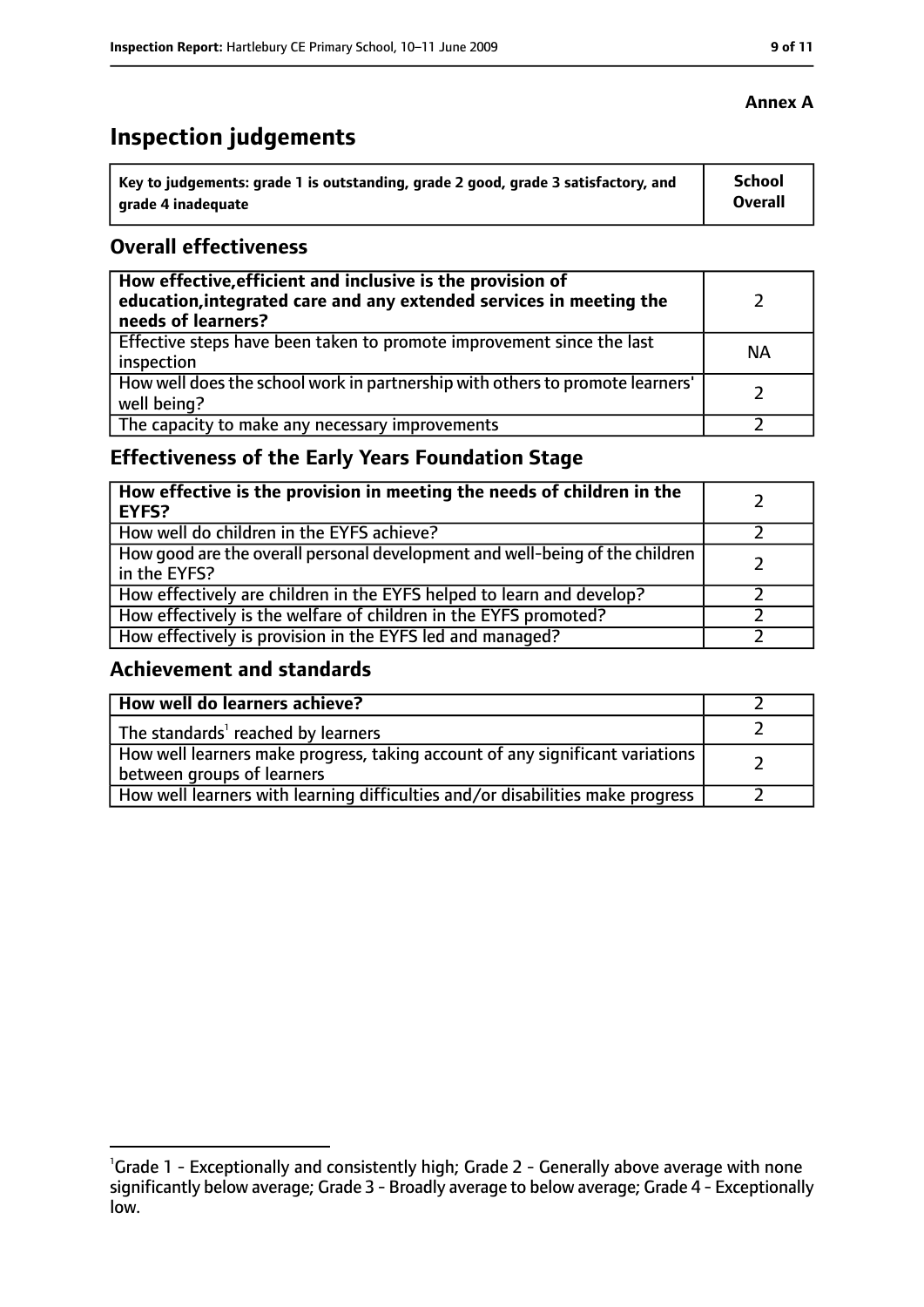# **Personal development and well-being**

| How good are the overall personal development and well-being of the<br>learners?                                 |  |
|------------------------------------------------------------------------------------------------------------------|--|
| The extent of learners' spiritual, moral, social and cultural development                                        |  |
| The extent to which learners adopt healthy lifestyles                                                            |  |
| The extent to which learners adopt safe practices                                                                |  |
| The extent to which learners enjoy their education                                                               |  |
| The attendance of learners                                                                                       |  |
| The behaviour of learners                                                                                        |  |
| The extent to which learners make a positive contribution to the community                                       |  |
| How well learners develop workplace and other skills that will contribute to<br>their future economic well-being |  |

# **The quality of provision**

| How effective are teaching and learning in meeting the full range of<br>learners' needs?              |  |
|-------------------------------------------------------------------------------------------------------|--|
| How well do the curriculum and other activities meet the range of needs and<br>interests of learners? |  |
| How well are learners cared for, quided and supported?                                                |  |

# **Leadership and management**

| How effective are leadership and management in raising achievement<br>and supporting all learners?                                              |     |
|-------------------------------------------------------------------------------------------------------------------------------------------------|-----|
| How effectively leaders and managers at all levels set clear direction leading<br>to improvement and promote high quality of care and education |     |
| How effectively leaders and managers use challenging targets to raise standards                                                                 |     |
| The effectiveness of the school's self-evaluation                                                                                               |     |
| How well equality of opportunity is promoted and discrimination eliminated                                                                      |     |
| How well does the school contribute to community cohesion?                                                                                      | 3   |
| How effectively and efficiently resources, including staff, are deployed to<br>achieve value for money                                          |     |
| The extent to which governors and other supervisory boards discharge their<br>responsibilities                                                  |     |
| Do procedures for safequarding learners meet current government<br>requirements?                                                                | Yes |
| Does this school require special measures?                                                                                                      | No  |
| Does this school require a notice to improve?                                                                                                   | No  |